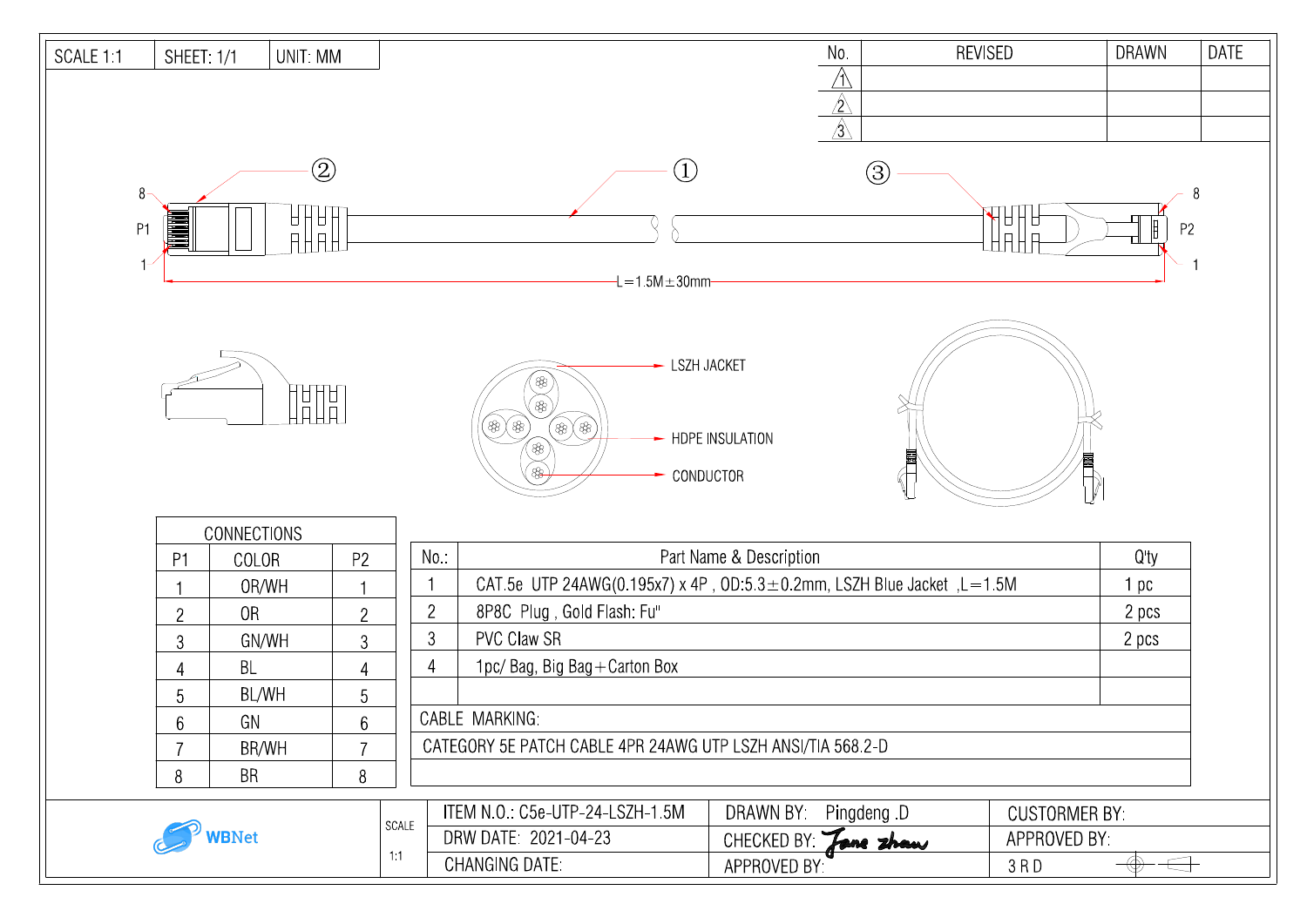## SPECIFICATION

| 1.Scope:            |                                                                       | 4. Physical and Electrical Performance |                                                                                                                                                    |                                  |                                    |      |             |                                 |                        |     |  |
|---------------------|-----------------------------------------------------------------------|----------------------------------------|----------------------------------------------------------------------------------------------------------------------------------------------------|----------------------------------|------------------------------------|------|-------------|---------------------------------|------------------------|-----|--|
|                     | The specification established a description for a HDPE insulation and | Item                                   |                                                                                                                                                    |                                  |                                    |      | Requirement |                                 |                        |     |  |
| LSZH jacket cable.  |                                                                       |                                        |                                                                                                                                                    |                                  | Spark test for insulation (DC) kv  |      |             |                                 | 2.50                   |     |  |
|                     | 2. Design and Construction Data                                       |                                        | Conductor resistance max. at 20°C ohm/km                                                                                                           |                                  |                                    |      | 87.6        |                                 |                        |     |  |
| Description<br>Item |                                                                       |                                        |                                                                                                                                                    | Characteristic impedance<br>ohm  |                                    |      |             | 100(Nom)                        |                        |     |  |
|                     | No. of pair                                                           | $\overline{4}$                         |                                                                                                                                                    |                                  | Propagation delay skew<br>ns/100m  |      |             |                                 | 45                     |     |  |
| Conductor           | Material                                                              | Bare copper wire                       |                                                                                                                                                    |                                  |                                    |      |             |                                 |                        |     |  |
|                     | Construction                                                          | 7/0.195±0.008                          |                                                                                                                                                    | 5. Data transmission performance |                                    |      |             |                                 |                        |     |  |
| Insulation          | Material                                                              | <b>HDPE</b>                            |                                                                                                                                                    | Frequency                        | <b>NEXT</b><br>RL<br><b>PSNEXT</b> |      |             | PSELFEXT Delay<br><b>ELFEXT</b> |                        |     |  |
|                     | Nom. Thickness                                                        | 0.17                                   |                                                                                                                                                    | $\mathbf{1}$                     | 20                                 | 65.3 | 62.3        | 63.8                            | 60.8                   | 570 |  |
|                     | Nom. O.D.:                                                            | $0.94 \pm 0.05$                        |                                                                                                                                                    | $\overline{4}$                   | $\overline{23}$                    | 56.3 | 53.3        | 51.8                            | 48.8                   | 552 |  |
|                     | Color                                                                 | Per cross-section                      |                                                                                                                                                    | $\overline{8}$                   | 24.5                               | 51.8 | 48.8        | 45.7                            | 42.7                   | 547 |  |
| Jacket              | Material                                                              | SZH                                    |                                                                                                                                                    | 10                               | 25                                 | 50.3 | 47.3        | 43.8                            | 40.8                   | 545 |  |
|                     | Nom. Thickness                                                        | 0.58                                   |                                                                                                                                                    | 16                               | 25                                 | 47.2 | 44.2        | 39.7                            | 36.7                   | 543 |  |
|                     | Nom. O.D.:                                                            | $5.30 \pm 0.20$                        |                                                                                                                                                    | $\overline{20}$                  | $\overline{25}$                    | 45.8 | 42.8        | 37.8                            | 34.8                   | 542 |  |
|                     | Color                                                                 | Blue(RAL5015)                          |                                                                                                                                                    | $\overline{25}$                  | 24.2                               | 44.3 | 41.3        | 35.8                            | 32.8                   | 541 |  |
| Marking             | CATEGORY 5E PATCH CABLE 4PR 24AWG UTP LSZH ANSI/TIA 568.2-D           |                                        | 31.25                                                                                                                                              | 23.3                             | 42.9                               | 39.9 | 33.9        | 30.9                            | 540                    |     |  |
|                     |                                                                       |                                        | 62.5                                                                                                                                               | 20.7                             | 38.4                               | 35.4 | 27.9        | 24.9                            | 539                    |     |  |
|                     | Color                                                                 | <b>Black</b>                           |                                                                                                                                                    | 100                              | 19                                 | 35.3 | 32.3        | 23.8                            | 20.8                   | 538 |  |
| Þ.                  | $\mathbb{Q}$<br>$\oslash$<br>$\oslash$                                | 6.Remark:                              | The unit of the dimension is mm unless specified in the specification.<br>The cross section do not represent the actual size for your information. |                                  |                                    |      |             |                                 |                        |     |  |
| P4                  | $\mathbb{O}$<br>$\otimes$<br>$\oslash$<br>$\oslash$                   | P2                                     | P1:Blue-White/Blue<br>P2:Orange-White/Orange                                                                                                       |                                  |                                    |      |             | Customer:                       | C210                   |     |  |
|                     | $-P3$<br>$\circledS$                                                  |                                        | P3:Green-White/Green<br>P4:Brown-White/Brown                                                                                                       | Spec. No.                        | $P/N$ :<br>Q-2021040079            |      |             |                                 |                        |     |  |
|                     |                                                                       |                                        |                                                                                                                                                    | <b>Issue Date 2021/4/22</b>      |                                    |      | Title       |                                 | UTP Cat 5E Patch Cable |     |  |
|                     |                                                                       |                                        |                                                                                                                                                    | Version                          | 00                                 |      |             | Construction                    | 24AWGX4P               |     |  |
|                     |                                                                       |                                        |                                                                                                                                                    | Edited                           |                                    |      |             | <b>Checked</b>                  |                        |     |  |

Approved Approved Approved

page 1 of 1